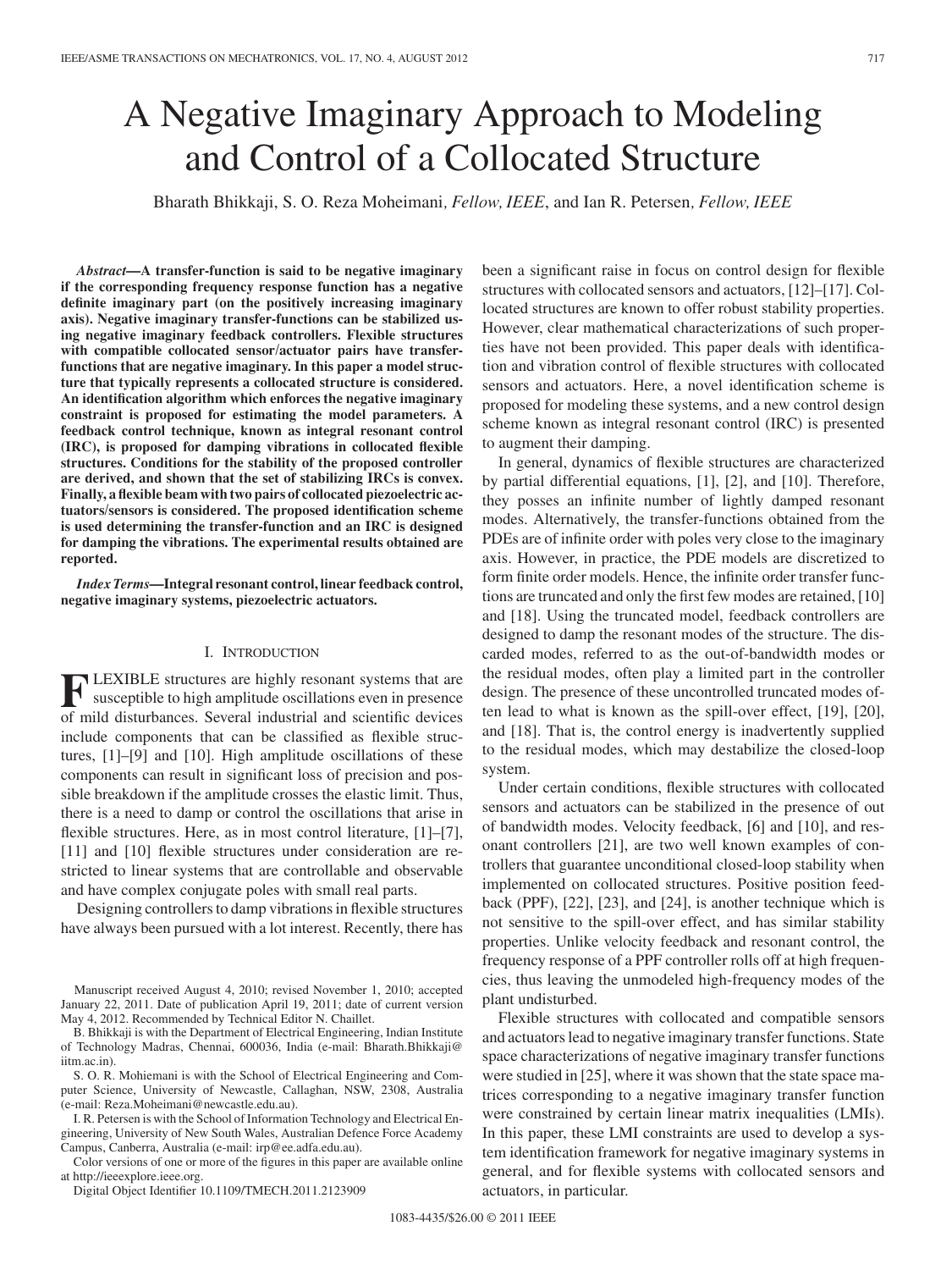In [26], the authors have proposed a feedback control scheme known as the IRC. This technique was developed for a flexible structure with a single collocated sensor/actuator pair, i.e., for the SISO case. It was reported in [26] that IRC achieved remarkable damping. This was validated in the context of atomic force microscopes in [27]. This paper generalizes the work of [26] to the case of flexible structures with multiple collocated sensor/actuator pairs; i.e., to collocated MIMO systems. In particular a mathematical framework for IRC is provided. Stability conditions for IRC are derived and shown that the set of stabilizing controllers is convex. The possibility of making them unconditionally stable is also discussed. Moreover, due to its parametric structure, the IRC rolls off quickly at high frequencies.

It must be mentioned, here, that not all systems exhibit negative imaginary property. Indeed, collocation is an exception than a rule in many cases, [28] and [29]. However, IRC has been successfully applied to approximately collocated systems, such as pizeelectric tubes, [27] and [30].

This paper is formatted as follows: In Section II, the notion of a negative imaginary system is introduced and certain characterizations and properties of negative imaginary systems are reviewed. The subspace-based identification scheme is also presented in Section II. In Section III, the IRC is presented, and the motivations behind this control design scheme are discussed. In Section IV, the IRC scheme is extended to multivariable systems, and the set of stabilizing IRC controllers form a convex set is also shown. An experimental set up with collocated sensor/actuator pairs is considered in Section V, and the identification algorithm presented in Section II is used to estimate a model. This model is then used to design an IRC that is successfully implemented on the structure.

### II. IDENTIFICATION OF NEGATIVE IMAGINARY SYSTEMS

Systems with collocated sensors and actuators have the same number of inputs and outputs. Hence, a square system with n inputs and n outputs are considered. Let  $G(s)$  denote the transfer-function of a square system with  $n$  inputs and  $n$  outputs with a minimal state space realization

$$
G(s) = \begin{bmatrix} A & B \\ C & D \end{bmatrix}.
$$

*Definition:*  $G(s)$  is said to be negative imaginary if it is Hurwitz and belongs to the set

$$
\mathcal{C} \stackrel{\triangle}{=} \left\{ R(s) \in \mathcal{R}H_{\infty}^{n \times n} : j \left[ R(j\omega) - R^*(j\omega) \right] \ge 0, \right\} \qquad (1)
$$

where  $\omega \in (0,\infty)$  and  $\mathcal{R}H_{\infty}$  denote the set of all real rational and stable  $n \times n$  transfer-function matrices.

The following lemma, presented in [25], gives a condition on the structure of  $G(s)$  for it to belong to the set C defined in (1): *Lemma 1:* Let  $\begin{bmatrix} A & B \\ C & D \end{bmatrix}$  be a minimal state space realization of a transfer-function matrix  $G(s)$ . Then  $G(s) \in \mathcal{C}$  if and only if A is Hurwitz, D is symmetric, and there exists an  $n \times n$  symmetric matrix  $P$ , such that

$$
P > 0 \tag{2}
$$

$$
AP + PA^{\top} \le 0 \tag{3}
$$

and

$$
B = -A P C^{\top}.
$$
 (4)

*Proof:* Refer to Lemma 1 in [25].

Flexible structures with collocated actuator/sensor pairs are known to have negative imaginary transfer function matrices. To design a controller for such systems, an efficient method for identifying the transfer functions is needed. In the following a system identification algorithm, based on the subspace frequency domain identification approach, that estimates a negative imaginary transfer function is presented.

Subspace identification of a linear system  $G(s) = D +$  $C (sI - A)^{-1} B$  consists of two steps [31]:

- 1) An estimate of the matrices  $A$  and  $C$  is calculated using the subspace based approach.
- 2) Estimates of  $B$  and  $D$  are obtained by minimizing a least squares criterion.

Details on estimating  $A$  and  $C$  from given frequency domain data  $\{G(j\omega_k)\}_{k=0}^{N-1}$  can be found in [31], [32], and [33]. In this paper, only the second step is modified using Lemma 1 to enforce the identification of a negative imaginary system. The first step of our algorithm is identical to that described in [31], and is therefore, not discussed here in the interest of brevity.

Assume that both A and C matrices have been estimated and  $A$  and  $C$  be the corresponding estimates. Let

$$
E_k \stackrel{\triangle}{=} G(j\omega_k) - (D + \tilde{C}(j\omega_k - \tilde{A})^{-1}B). \tag{5}
$$

As the system under consideration is known *a priori*, to be negative imaginary, matrices  $B$  and  $D$  can be obtained from a solution to the constrained least squares problem

$$
\min_{B,D,P} \sum_{k=0}^{N-1} \|E_k\|^2 \tag{6}
$$

subject to constraints  $(2)$ – $(4)$ . Using  $(4)$  in  $(6)$ , the optimization problem can be restated as

$$
\min_{D,P} \sum_{k=0}^{N-1} \|G(j\omega_k) - (D - \tilde{C}(j\omega_k - \tilde{A})^{-1}\tilde{A}PC^{\top})\|^2 \tag{7}
$$

subject to

$$
P > 0 \tag{8}
$$

$$
\tilde{A}P + P\tilde{A}^{\top} \le 0 \tag{9}
$$

and D being symmetric, i.e.,  $D - D^{T} = 0$ . In the standard subspace method estimation of the matrices  $D$  and  $B$  would involve minimizing the sum of squares of  $E_k$ , (5), without the constraints  $(2)–(4)$ .

Note that the cost function  $(7)$  is quadratic in P and D, and the constraints are affine in  $P$  and  $D$ . Hence, the constrained optimization problem is convex. Good numerical solutions to this constrained optimization problem can be obtained using the Matlab package SeDuMi [34].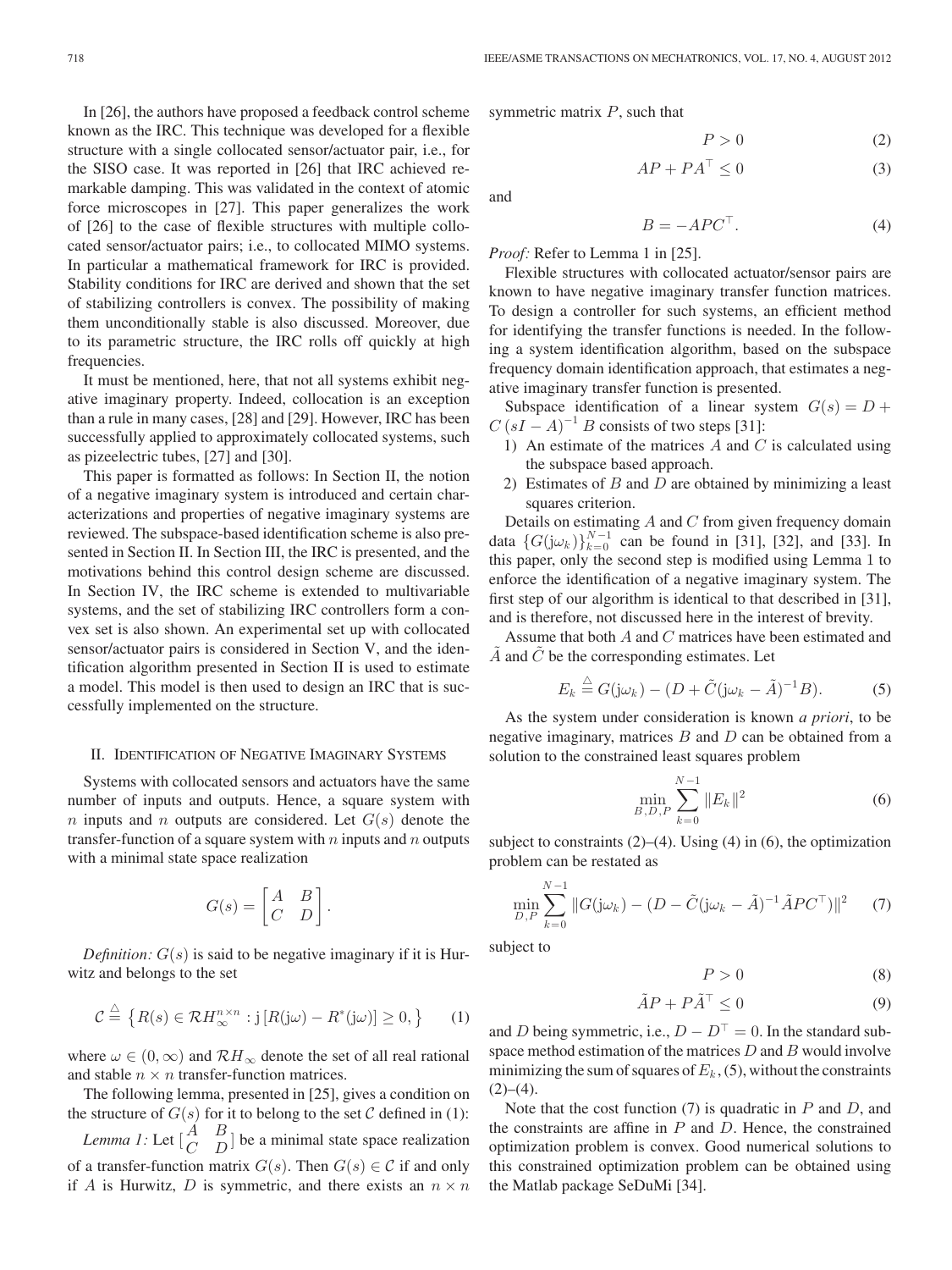

Fig. 1. Closed-loop system with the Integral controller  $C(s) = \frac{\Gamma}{s}$  around  $G_m(s) + d$ .

# III. INTEGRAL RESONANT CONTROL OF SISO COLLOCATED SYSTEMS

Here, for the sake of completeness, the IRC presented in [26] for an SISO collocated flexible system is thoroughly reviewed and presented.

In [26], the authors considered a collocated system represented by a scalar transfer function of the form

$$
G_m(s) = \sum_{k=1}^{m} \frac{\psi_k}{s^2 + 2\sigma_k \omega_k s + \omega_k^2} + d_u
$$
 (10)

where the quantities  $d_u$ ,  $\psi_k$ ,  $\sigma_k$ , and  $\omega_k$  are all positive. As (10) denotes a lightly damped flexible structure, the term  $2\sigma_k \omega_k$  is negligible when compared with  $\omega_k^2$ . Significant damping was achieved by adding a feed through term  $d$  and wrapping an integral controller  $C(s) = \frac{\gamma}{s}$  around the modified plant. The IRC structure is depicted in Fig. 1. In [26], to analyze the stability of the closed-loop system,  $G_m(s)$ , (10), was approximated by

$$
\hat{G}_m(s) = \sum_{k=1}^m \frac{\psi_k}{s^2 + \omega_k^2} + d_u.
$$
 (11)

It was shown in [26] that  $\hat{G}_m(s)$ , (11), is equivalent to

$$
\hat{G}_m(s) = K \frac{\left(s^2 + \omega_{z_1}^2\right) \dots \left(s^2 + \omega_{z_{n-1}}^2\right)}{\left(s^2 + \omega_1^2\right) \left(s^2 + \omega_2^2\right) \dots \left(s^2 + \omega_n^2\right)}\tag{12}
$$

where

$$
0 < \omega_1 < \omega_{z_1} < \omega_2 < \omega_{z_2} \ldots < \omega_{z_{n-1}} < \omega_n \qquad (13)
$$

and  $K > 0$ . An implication of the above is that the poles and zeros of  $G_m(s)$ , (11), are purely imaginary and their pole–zero map (PZ map) has a pole–zero alternating pattern, as illustrated in Fig. 2(a). By adding a suitable d term to  $\hat{G}_m(s)$ , the zeros can be shifted in such a way that  $\bar{G}(s) \stackrel{\triangle}{=} \hat{G}_m(s) + d$  has a PZ map with a zero-pole alternating pattern, as illustrated in Fig. 2(b). Alternatively stated, it can be shown that (see [26])

$$
\bar{G}(s) \stackrel{\triangle}{=} \sum_{k=1}^{n} \frac{\alpha_k}{s^2 + \omega_k^2} + d
$$
\n
$$
= K' \frac{(s^2 + \omega_{z_1}^2) \dots (s^2 + \omega_{z_n}^2)}{(s^2 + \omega_1^2)(s^2 + \omega_2^2) \dots (s^2 + \omega_n^2)} \qquad (14)
$$

for all  $d < d^* < 0$ , where

$$
0 < \omega_{z_1^*} < \omega_1 < \omega_{z_2^*} < \cdots < \omega_{n-1} < \omega_{z_n^*} < \omega_n \qquad (15)
$$



Fig. 2. Illustration of the Pole–Zero positions of  $\hat{G}_m(s)$ , (11), and  $\bar{G}$  =  $\hat{G}_m(s) + d$ , " $\times$ " denoting the poles and "o" denoting the zeros.



Fig. 3. Illustration of the root locus of  $\frac{1}{s}\overline{G}_m(s)$ .

and

$$
d^* = -\left(\sum_{k=1}^m \frac{\psi_k}{\omega_k^2} + d_u\right). \tag{16}
$$

Due to the zero-pole interlacing in (15), it was observed in [26] that the root-locus plot of  $\frac{1}{s}\overline{\tilde{G}}_m(s)$  would lie entirely in the left-half plane. Thus, by choosing a reasonable  $\gamma$  one could achieve significant damping, see Fig. 3. Note that this amounts to wrapping  $C(s) = \frac{\gamma}{s}$  around  $\hat{G}_m(s) + d$ . Therefore, to design an IRC for an SISO collocated system consists of two steps: First, a feed through term has to be added to the plant to place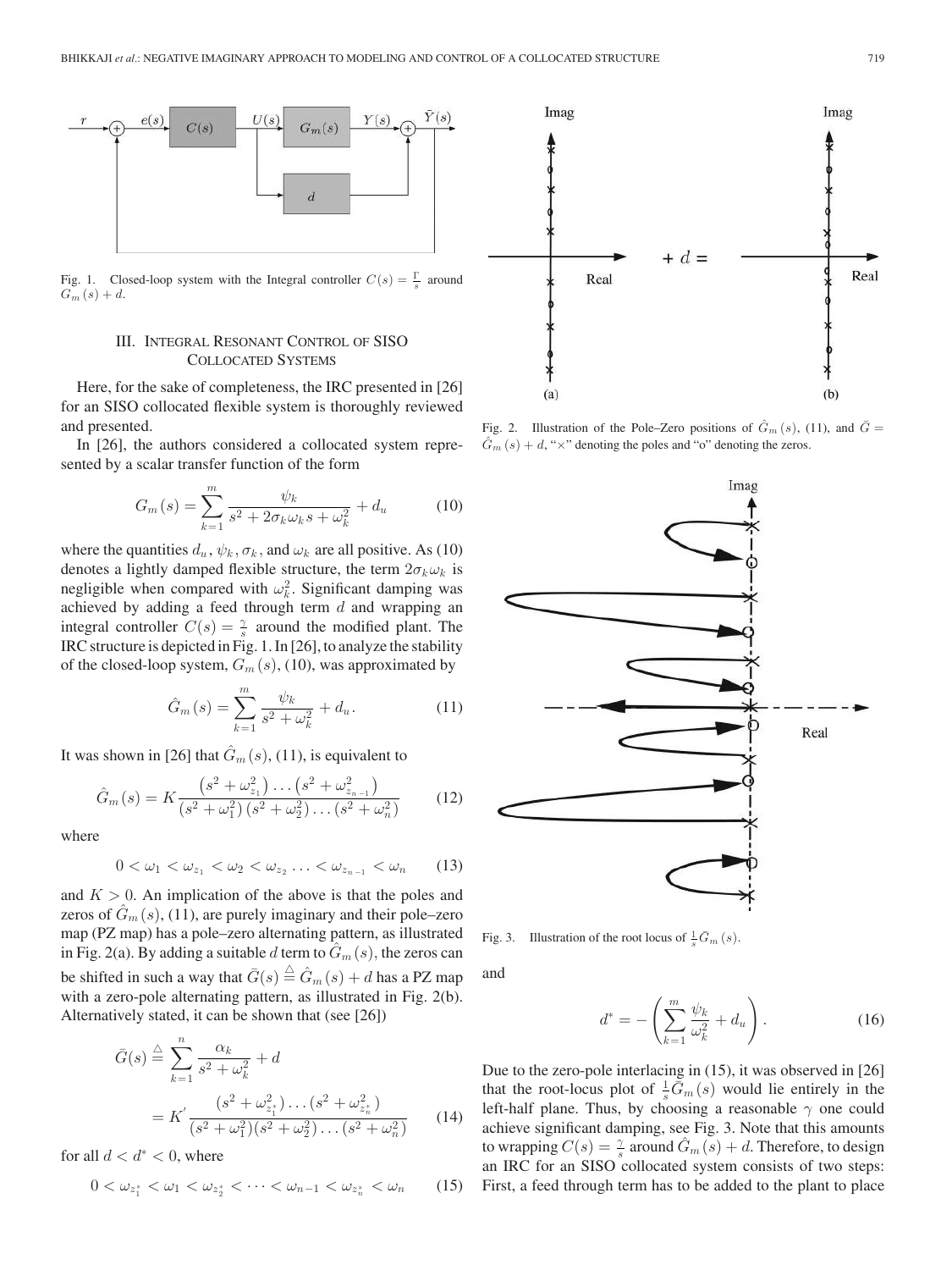a zero between the first pole and the origin; then, an integrator needs to be incorporated, as illustrated in Fig. 1.

However, in [26], no specific reasons were given as to why the root-locus was lying completely in the left-half plane. Though, it was a direct implication of the Hermite-Biehler Theorem (HB Theorem) (see p. 41 of [35]). Furthermore, the approximation made in (11) does note make this a stability proof, but definitely a plausibility argument.

# IV. INTEGRAL RESONANT CONTROL OF MIMO COLLOCATED SYSTEMS

Due to the spatially distributed nature of flexible structures, it may not be possible to control all the required modes using a single actuator/sensor pair. Some of the in-bandwidth modes may be unobservable, uncontrollable or to damp them may require a significant control effort. This leads to the necessity of using multiple actuators and sensors in flexible structures. In this section, the above mentioned IRC scheme is extended to allow for a MIMO system. In particular, we will describe a MIMO IRC structure that covers the SISO controller as a special case. The mathematical machinery used to establish stability of the SISO system cannot be applied to the MIMO case. Our stability proof will utilize the negative imaginary nature of the plant. Furthermore, stability proof does not require approximations of the form  $(11)$ .

Note from (10) that

$$
G_m(j\omega) = \sum_{k=1}^m \frac{\psi_k}{-\omega^2 + 2j\sigma_k\omega_k\omega + \omega_k^2} + d_u
$$

$$
= \sum_{k=1}^m \frac{\psi_k}{r_k} \left(\omega_k^2 - \omega^2 - 2j\sigma_k\omega_k\omega\right) + d_u \quad (17)
$$

where

$$
r_k = \left(\omega_k^2 - \omega^2\right)^2 + \left(2\sigma_k\omega_k\right)^2. \tag{18}
$$

It is evident from (17) that  $G_m(j\omega)$  satisfies the negative imaginary property and, hence, belongs to the set  $C$  defined in (1), for the SISO case, i.e., for  $n = 1$ . A natural extension of the IRC to the MIMO case is to replace the scalar feed-through term d and the scalar gain  $\gamma$  by symmetric  $n \times n$  matrices  $D_f$ and Γ, respectively. Before proving the closed-loop stability, for technical ease, the above mentioned control scheme is rewritten into an equivalent form. This equivalent form makes it easier to analyze the stability in the MIMO case.

Note, from Fig. 1, that the input to the controller  $C(s)$  is given by

$$
e(s) = r(s) + \tilde{Y}(s)
$$
 (19)

where (in the MIMO case)

$$
\tilde{Y}(s) = Y(s) + D_f U(s) \tag{20}
$$

with  $U(s)$  and  $Y(s)$  being the plant inputs and outputs, respectively. The output of the controller, which is the plant input  $U(s)$ , is given by  $U(s) = \frac{\Gamma}{s}e(s)$ . Therefore,

$$
U(s) = \frac{\Gamma}{s}r(s) + \frac{\Gamma}{s}Y(s) + \frac{\Gamma}{s}D_fU(s)
$$
 (21)



Fig. 4. Closed-loop system with the controller  $K(s)$  around  $G_m(s)$ .

which implies

$$
(sI - \Gamma D_f) U(s) = \Gamma r(s) + \Gamma Y(s)
$$
 (22)

and, hence,

$$
U(s) = (sI - \Gamma D_f)^{-1} \Gamma r(s) + (sI - \Gamma D_f)^{-1} \Gamma Y(s).
$$
 (23)

As  $Y(s) = G_m(s)U(s)$ , it can be further deduced that

$$
Y(s) = G_m(s) (sI - \Gamma D_f)^{-1} \Gamma r(s)
$$
  
+ 
$$
G_m(s) (sI - \Gamma D_f)^{-1} \Gamma Y(s)
$$
 (24)

which implies

$$
(I - G_m(s)(sI - \Gamma D_f)^{-1} \Gamma) Y(s)
$$
  
=  $G_m(s) (sI - \Gamma D_f)^{-1} \Gamma r(s)$ . (25)

It can be inferred from (25) that the control strategy presented in Fig. 1 is equivalent to that presented in Fig. 4, with

$$
K(s) = (sI - \Gamma D_f)^{-1} \Gamma.
$$
 (26)

Therefore, proving the stability of the control strategy presented in Fig. 1 is equivalent to proving the stability of the control strategy presented in Fig. 4.

Now consider the set

$$
\mathcal{C}_1 \stackrel{\triangle}{=} \left\{ R(s) \in \mathcal{R}H_{\infty}^{n \times n} : j \left[ R(j\omega) - R^*(j\omega) \right] > 0, \forall \omega \in (0, \infty) \right\}
$$
\n(27)

which is a subset of  $C$ , described in (1). It can be shown that, if  $P(s) \in \mathcal{C}$  and  $Q(s) \in \mathcal{C}_1$ , and  $P(\infty)Q(\infty)=0$ , then a positive feedback connection of  $P(s)$  and  $Q(s)$  is internally stable if and only if  $\lambda_{\text{max}}(P(0)Q(0)) < 1$ , where  $\lambda_{\text{max}}(P(0)Q(0))$  denotes the maximum eigenvalue of the product  $P(0)Q(0)$ . Formally stated this result is as follows:

*Theorem:* Given  $P(s) \in C$  and  $Q(s) \in C_1$  such that  $P(\infty)Q(\infty)=0$ , then the positive feedback connection of  $P(s)$ and  $Q(s)$  is internally stable if and only if eigenvalues of the matrix  $P(0)Q(0)$  are strictly less than 1.

*Proof:* Refer to [25].

Thus for the system in Fig. 4 to be stable, it is sufficient for the controller  $K(s)$  to satisfy (i)  $K(s) \in C_1$ , (ii)  $K(\infty) = 0$ , and (iii) the eigenvalues of  $G(0)K(0)$  are strictly less than 1. It follows from (26) that  $K(\infty)=0$ . For  $K(s)$  to be in  $\mathcal{C}_1$ , it must be stable and  $K(j\omega)$  must satisfy

$$
j\left[K(j\omega) - K^*(j\omega)\right] > 0.
$$
 (28)

It can be shown that, for  $\Gamma$  and D both symmetric, with  $\Gamma$  being positive definite and  $D_f$  being negative definite (or  $-D_f$  being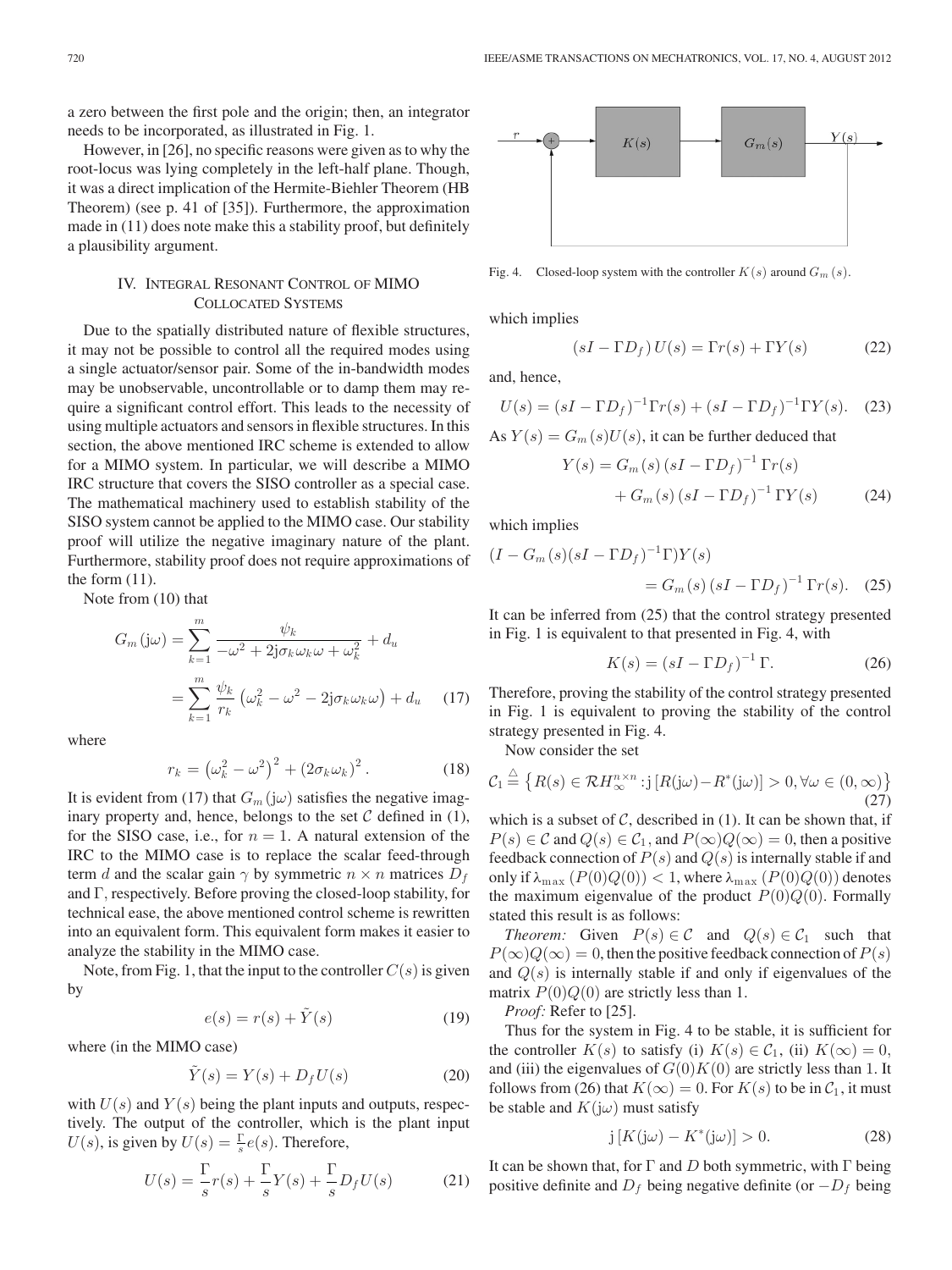positive definite), i.e., for

and

$$
f_{\rm{max}}
$$

 $\Gamma > 0$  (29)

$$
-D_f > 0.\t\t(30)
$$

 $K(s)$  would belong to  $C_1$ . A proof of this is given in the Appendix. Furthermore, note that  $K(0) = -D_f^{-1}$ . Therefore, the eigenvalue condition  $\lambda_{\text{max}}(G_m(0)K(0)) < 1$  is equivalent to  $G_m(0)(-D_f)^{-1} < I$ , which in turn is equivalent to

$$
G_m(0) < -D_f. \tag{31}
$$

*Remark 1:* If the controllers  $K_1(s) = [sI - \Gamma_1 D_{f_1}]^{-1} \Gamma_1$ and  $K_2(s) = [sI - \Gamma_2 D_{f_2}]^{-1} \Gamma_2$  satisfy (28) individually, then so does  $K^{(2)}(s) = K_1(s) + K_2(s)$ . In fact, for any finite sum  $K^{(n)}(s) = \sum_{k=1}^{n} K_k(s)$ , with each  $K_k(s) =$  $[sI - \Gamma_k D_{f_k}]^{-1} \Gamma_k$  satisfying (28),  $K^{(n)}(s)$  would also satisfy (28). For  $K^{(n)}(s)$  to provide closed-loop stability, the required conditions are  $\Gamma_k > 0, -D_k > 0$ , for  $k = 1, 2, 3, \dots, n$ and  $-\sum_{k=1}^{n} D_{f_k}^{-1} > G_m(0)^{-1}$ . These constraints can also be posed as LMIs affine in the variables  $\Gamma_k$  and  $D_f^{-1}$ .

*Remark 2:* If  $g_0 = \sup_m G_m(0)$  is known, then choosing  $-D_f$  >  $g_0$ I would guarantee stability over any finite number of out of bandwidth modes. In any physical system, power and bandwidth constraints ensure that it is not possible to excite all the infinite modes of the system. Hence, for  $-D_f > g_0 I$ and  $\Gamma > 0$ , the IRC will guarantee closed-loop stability for all practical purposes.

## V. EXPERIMENTAL VALIDATION

To study the performance of multivariable IRC, a cantilever beam representing a physical resonant system is used as an experimental testbed. This cantilever beam is clamped at one end and free at the other end, and is susceptible to high amplitude oscillations when disturbed. Two pairs of piezoelectric patches are glued to the beam. One pair is positioned close to the clamped end and the other pair close to the free end of the beam. For each pair, one piezoelectric patch is used as an actuator (where input signals are applied) and the other patch acts as a sensor (where output signals are recorded). The sensor and the actuator patches of each pair are bonded in a back to back fashion such that they form a collocated sensor/actuator pair. Another solitary piezoelectric patch is attached to the center of the beam and is driven by a voltage source  $w$ . This voltage  $w$  is used to represent the effect of disturbances on the beam. Figs. 5 and 6 contain schematics of the beam set up and an actual picture of the beam, respectively.

The experimental setup is a three-input three-output multivariable system (see Fig. 7). The input  $v_1$  and the output  $v_{n1}$ , denote the voltages applied and measured, respectively, at the first collocated sensor/actuator pair, while  $v_2$  and  $v_{p2}$  denote the voltages applied and measured at the second collocated pair. The third input  $w$  is the disturbance acting on the beam and the output  $y_{\text{tip}}$  is the displacement of the tip of the beam measured by a noncontact Polytec laser vibrometer (PSV-300). The laser vibrometer has a bandwith of 20 kHz and a resolution of



Fig. 5. Layout of the cantilever beam,  $v_1$  and  $v_2$  denote the actuator patches,  $v_{p1}$  and  $v_{p2}$  denote the sensor patches, w denotes the noise patch and  $y_{\text{tip}}(t)$ denotes tip displacement.



Fig. 6. Picture of the cantilever beam.



Fig. 7. Augmented MIMO plant.

TABLE I BEAM PROPERTIES

| Length, $L$     | $550\;mm$                     |
|-----------------|-------------------------------|
| Thickness, h    | $3 \;mm$                      |
| Width. $W$      | $50 \; mm$                    |
| Density, $\rho$ | $2.77 \times 10^3 \ kg/m^3$   |
| Young's Mod., E | $7.00 \times 10^{10} \ N/m^2$ |

0.3  $\mu$ m/sec. The dimensions and properties of the the aluminum beam and the piezoelectric patches are tabulated in Tables I and II.

Even though this is a three-input three-output system, the noise input  $w$  and the tip displacement are not directly used in the control design. Here, a positive feedback connection linking the output  $V_p = [v_{p1}, v_{p2}]^\top$  to the input  $u(t) = [v_1, v_2]^\top$ , through a  $2 \times 2$  controller  $K(s)$ , of the form described in (26), is designed to damp the resonant modes of the beam. The effectiveness of this control design is tested by exciting the beam through the noise patch and observing the corresponding tip response.

In Fig. 8, a schematic diagram of the experimental setup is presented. As shown there, the dSPACE board, which generates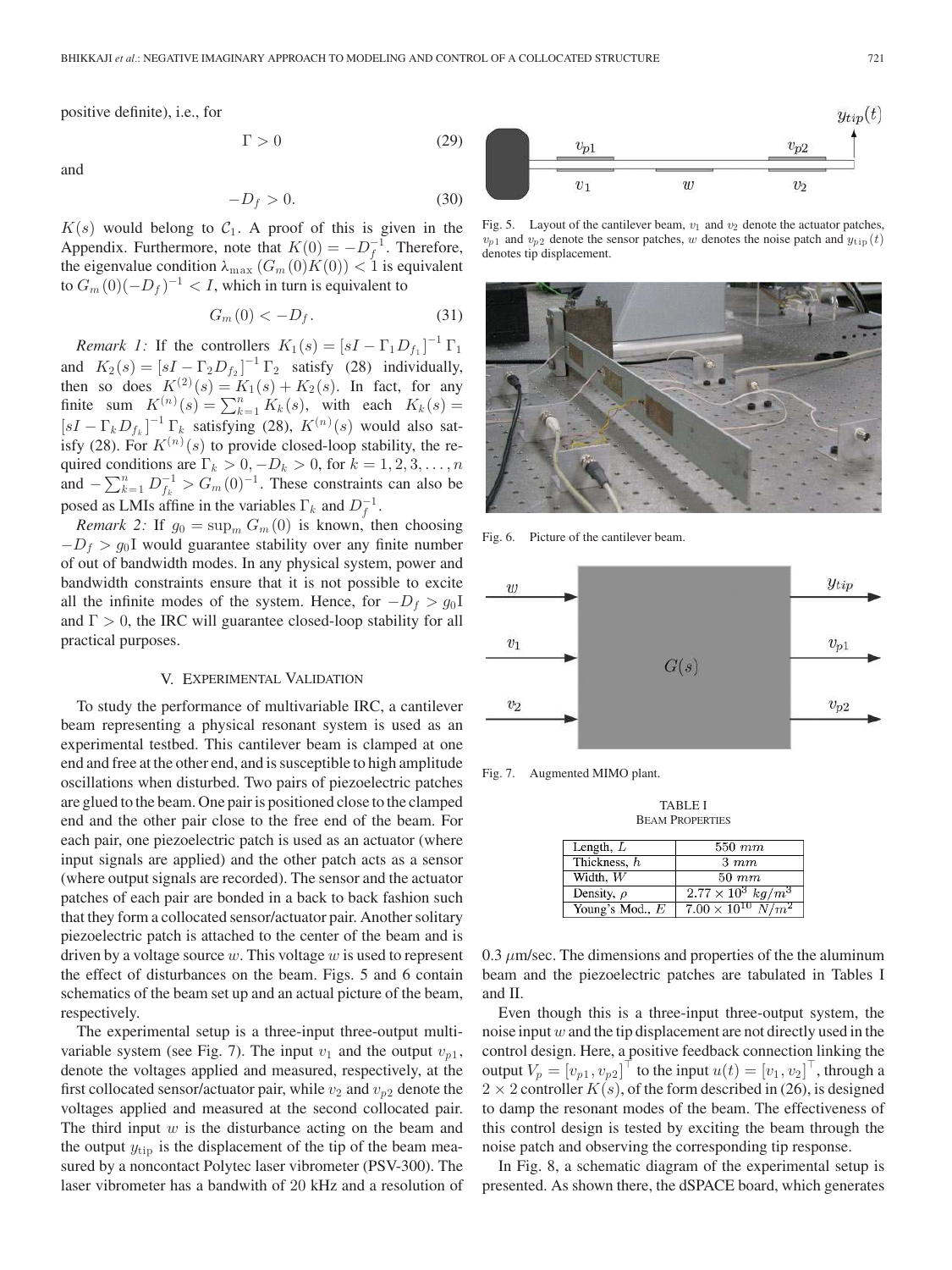

TABLE II PIC 151 CERAMIC PROPERTIES

Fig. 8. Schematics of the experimental setup.

the control signal, is cascaded with a  $20 \times$  voltage amplifier. dSPACE boards output a maximum of  $\pm 10$  V while the 20 $\times$ voltage amplifier could output a maximum output of  $\pm 200$  V. Thus, control signals with magnitude less than 200 V could be delivered without saturation.

#### *A. System Identification and Control Design*

Given that the structure is interpreted as a three-input threeoutput system, its associated frequency response function (FRF)  $G(j\omega)$  is a 3 × 3 matrix with each element  $G_{ij}(j\omega), i, j = 1, 2$ , and 3, corresponding to a particular combination of the input and the output, i.e.,

$$
G_{ij}(j\omega) = G_{y_i u_j} = Y_i(j\omega) / U_j(j\omega)
$$
 (32)

where  $y_1 = y_{\text{tip}}$ ,  $y_2 = v_{p1}$ , and  $y_3 = v_{p2}$ . Furthermore,  $u_1 =$ w,  $u_2 = v_1$ , and  $u_3 = v_2$ .  $Y_i(j\omega)$  and  $U_j(j\omega)$  are the Fourier transforms of  $y_i$  and  $u_j$ , respectively. These FRFs are determined (nonparametrically) by applying swept sine waves, in the frequency band of  $5 - 200$  Hz, to the piezoelectric actuators (including the central patch corresponding to the disturbance term w) and measuring the corresponding output signals  $y_{\text{tip}}$ ,  $v_{p1}$ and  $v_{p2}$ . The inputs and the outputs, with the exception of  $y_{\text{tip}}$ , were generated and measured respectively using an HP36570A dual channel spectrum analyzer. In Fig. 9, the nonparametric FRFs  $G_{ij}(\mathbf{j}\omega), i, j = 1, 2$  and 3 are plotted. It is apparent from the plots that all the FRFs have three resonance frequencies in the plotted frequency band, and not surprisingly the resonance frequencies are the same for all the FRFs.

Note that  $\{v_1, v_{p1}\}\$  and  $\{v_2, v_{p2}\}\$  are the only collocated pairs in the system. As mentioned above only the inputs  $u(t) = [v_1, v_2]^\top$  and the outputs  $V_p(t) = [v_{p1} , v_{p2}]^\top$  are used for control purposes. Therefore, to design a controller a model



Fig. 9. Magnitude (in dB) plot of the identified model (solid) with the measured data (dotted).

of the form

$$
\dot{x}(t) = Ax(t) + Bu(t)
$$
  
\n
$$
V_p(t) = Cx(t) + Du(t)
$$
\n(33)

is fitted to the frequency domain data  $G_{ij}(\mathbf{j}\omega), i, j = 2 \text{ and } 3$ , plotted in Fig. 9. It can be observed from Fig. 9 that the model fits the data quite well. Since only three modes of the structure are modeled, x is a  $6 \times 1$  vector, A is a  $6 \times 6$  matrix, B is  $6 \times 2$ matrix, C is  $2 \times 6$  matrix, and D is a  $2 \times 2$  matrix. The model was fitted using the modified frequency domain subspace system identification algorithm presented in Section II. Matrices A and C were estimated using the first step of the standard frequency domain subspace identification method [32]. Matrix D was obtained by numerically solving constrained convex optimization problem (7)–(9). The numerical solution was obtained using the Matlab package SeDuMi, [34].

Since  $K(s)$  acts as a feedback controller connecting the plant output  $V_p(t)$  to the input  $u(t)$ , it can be described in the state space form as

$$
\begin{aligned}\n\dot{\tilde{x}} &= \Gamma D_f \tilde{x} + \Gamma V_p \\
u &= \tilde{x}.\n\end{aligned} \tag{34}
$$

Setting  $Z = [x, \tilde{x}]$  the closed-loop system can be written as

$$
\dot{Z} = \begin{bmatrix} A & B \\ \Gamma C & \Gamma \left( D + D_f \right) \end{bmatrix} Z. \tag{35}
$$

The goal is to choose  $\Gamma$  and  $D_f$  such that poles of (35) are well into to the left-half plane. To this end the following optimization problem is posed:

$$
\min_{\Gamma, D_f} \sum_{k=1}^{8} | P_k^{(d)} - P_k^{(c)}(\Gamma, D_f) |^2
$$
 (36)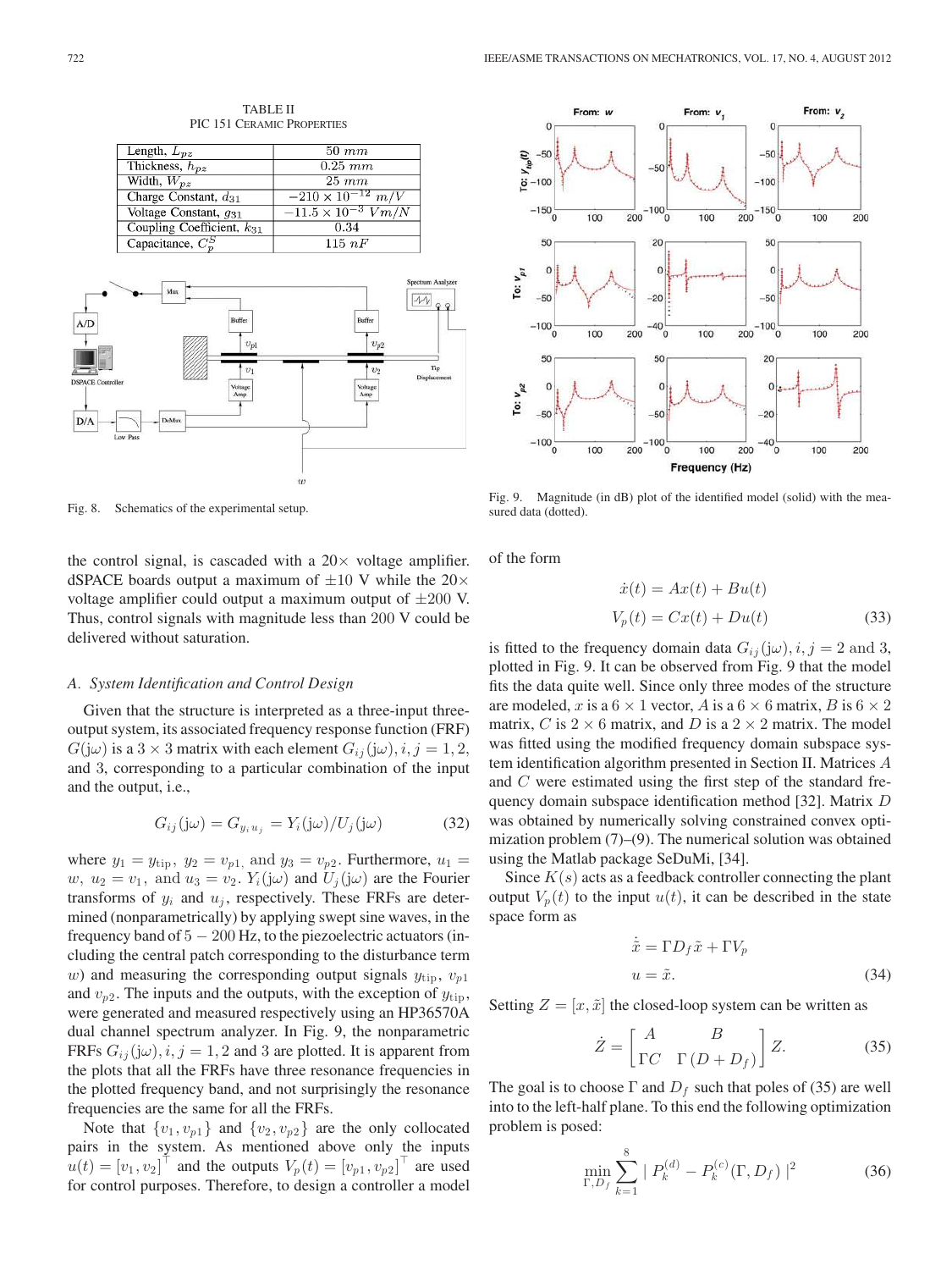

Fig. 10. Desired closed-loop poles( $\triangle$ ) along with the open ( $\times$ ) and closedloop poles (◦).

under the convex constraints,  $\Gamma > 0$  and  $-D_f > G(0) =$  $-CA^{-1}B$ . In (36), the  $P_k^{(d)}$  $k^{(a)}$ 's denote the set of desired closedloop poles, while  $P_k^{(c)}$  $\chi_k^{(c)}(\Gamma, D_f)$  are the closed-loop pole positions for a given  $\Gamma$  and  $D_f$ . In an ideal scenario one would like to have  $\Gamma$  and  $D_f$  such that  $P_k^{(d)} = P_k^{(c)}(\Gamma, D_f)$  for all k. k Here, the desired closed-loop poles are set to  $\{P_k^{(d)} = p_k 20\}_{k=1}^2$ ,  $\{P_k^{(d)} = p_k - 30\}_{k=3}^4$  and  $\{P_k^{(d)} = p_k - 40\}_{k=5}^6$ , where  $\{p_k\}_{k=1}^2$  are the open loop poles corresponding to the first resonant mode,  $\{p_k\}_{k=3}^4$  are the open loop poles corresponding to the second resonant mode and  $\{p_k\}_{k=5}^6$  are the open loop poles corresponding to the third resonant mode, and  $P_7^{(d)} = P_8^{(d)} = -5$ . In Fig. 10, the open- and the desired closedloop poles are plotted. The cost function is minimized using a nonlinear search with the constraints enforced. Needless to say, the cost function (36) is nonconvex and has many local minima. Therefore, the controller obtained here is only locally optimal.

It is worth noting that the closed-loop system (35), can also be written as

$$
\dot{Z} = \left( \begin{bmatrix} A & B \\ 0 & 0 \end{bmatrix} + \begin{bmatrix} 0 \\ I \end{bmatrix} \begin{bmatrix} \Gamma & \Gamma(D + D_f) \end{bmatrix} \begin{bmatrix} C & 0 \\ 0 & 0 \end{bmatrix} \right) Z
$$

$$
\stackrel{\triangle}{=} \left( \tilde{A} + \tilde{B}\tilde{K}\tilde{C} \right) Z. \tag{37}
$$

Therefore, the optimization problem (36) along with its associated LMI constraints can also be interpreted as a generalized pole placement problem via static output feedback, which is difficult to solve, [36]–[39].

A Bode plot of the pole optimized controller  $K_{\text{IRC}}(s)$  obtained by minimizing (36) under the convex constraints,  $\Gamma > 0$ and  $-D_f > G(0)$  is plotted in Fig. 11. The simulated closedloop poles, i.e., poles of the closed-loop system (35) with the optimized controller, are plotted in Fig. 10. It is apparent that this controller places the closed-loop poles close to the desired pole locations. In order to predict or simulate the damping introduced in the FRF  $G_{y_{\text{tip}}}^{\perp}w(j\omega) \stackrel{\triangle}{=} G_{11}(j\omega)$  relating w and  $y_{\text{tip}}^{\perp}(t)$ 



Fig. 11. (a) Magnitude (in dB) (b) Phase (in degs) plots of the pole optimized controller.

in closed loop, the  $2 \times 2$  model (33) was extended to a  $3 \times 3$ model by setting

$$
\dot{x}(t) = Ax(t) + B_w w(t) + Bu(t)
$$
  
\n
$$
V_p(t) = Cx(t) + D_{vw} w(t) + Du(t)
$$
  
\n
$$
y_{\text{tip}} = C_y x(t) + D_{yw} w(t) + D_{yv} V(t)
$$
\n(38)

and estimating the unknown matrices  $B_w$ ,  $D_{vw}$ ,  $C_y$ , and  $D_{yv}$  from the nonparametric data  $G_{11}(j\omega)$ ,  $G_{12}(j\omega)$ ,  $G_{13}(j\omega)$ ,  $G_{21}(j\omega)$ , and  $G_{31}(j\omega)$ . A Bode plot of this system is displayed in Fig. 9. Here, the estimation is done using standard nonlinear least squares. Using  $K_{\text{IRC}}(s)$ , the pole optimized feedback controller, which is of the form (34), the complete  $3 \times 3$  closed-loop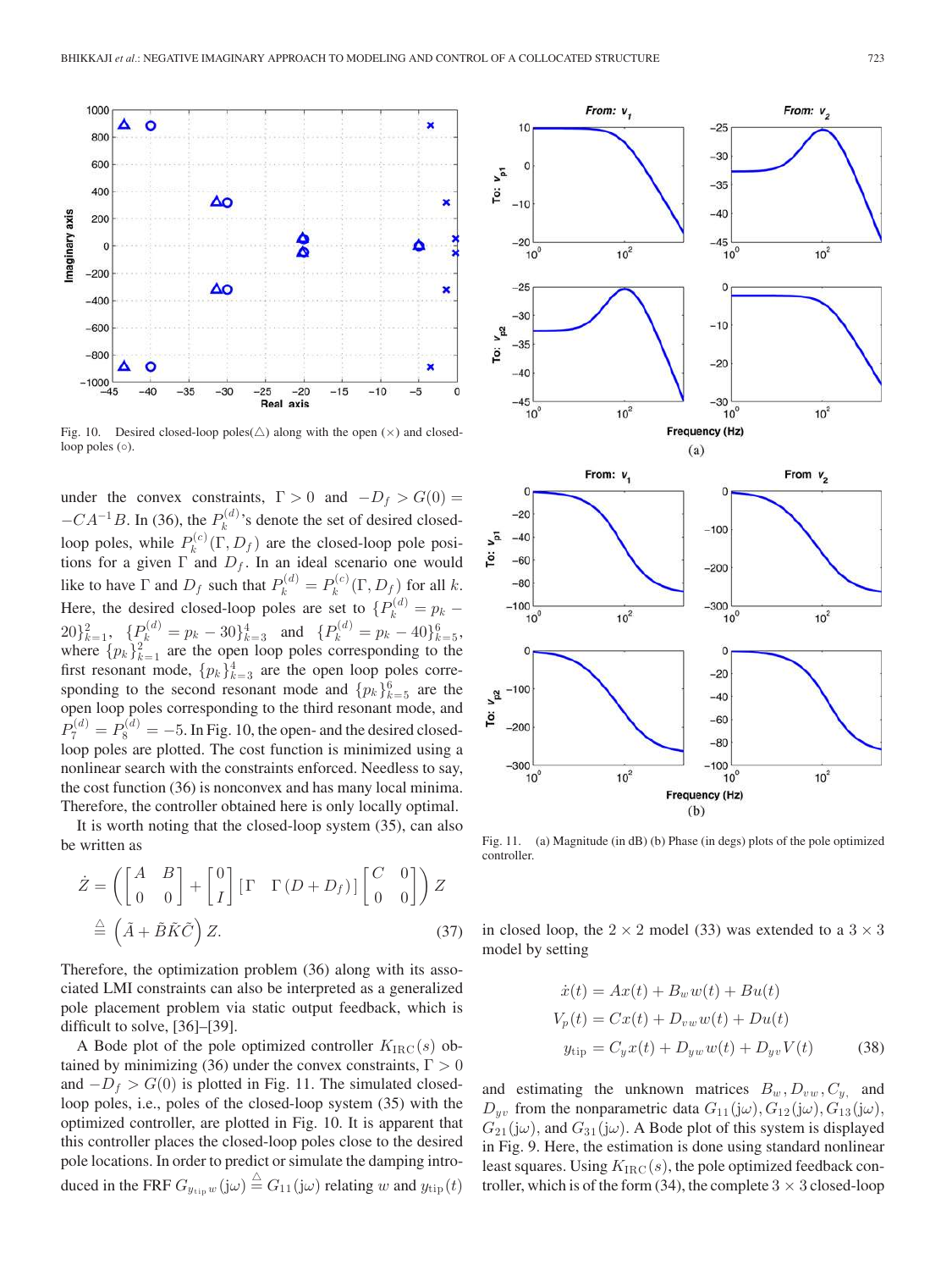

Fig. 12. (a) Simulated magnitude plot of the transfer function,  $G_{y_{\text{tip}}}$  w =  $[y_{\text{tip}}(j\omega)/w(j\omega)]$  in open loop and in closed loop. (b) Experimentally determined magnitude plot of the transfer function,  $G = [y_{\text{tip}}(j\omega)/w(j\omega)]$  in open loop and in closed loop.

system is written in the form

$$
\dot{X}(t) = \bar{A}X(t) + \bar{B}_w w(t)
$$
  
\n
$$
y_{\text{tip}}(t) = \bar{C}_y X(t) + D_{yw} w(t)
$$
\n(39)

with  $\overline{A}, \overline{B}, \overline{C}$ , and  $X(t)$  appropriately defined. In Fig. 12, the predicted closed-loop response  $G_{y_{\text{tip}}}^{(Cl)}(\mathcal{Y})$ , which is the FRF corresponding to (39), is plotted along with the model fitted for  $G_{y_{\text{tip}}}(\mathbf{j}\omega) = G_{11}(\mathbf{j}\omega)$  plotted in Fig. 9. The closed-loop model predicts a damping of 33 dB, 24 dB, and 20 dB in the first, second, and the third resonant modes, respectively.

The optimized controller is tested experimentally on the beam. In Fig. 12, plots of the FRF relating the  $y_{\text{tip}}$  displacement and the noise input  $w$  (see Fig. 7) both in open loop and in closed loop are presented. It can be observed that a substantial damping in all the three resonant modes is achieved. Also plotted in Fig. 12 is the simulated or predicted closed-loop re-



Fig. 13. Magnitude plot of the transfer function,  $G = [y_{\text{tip}}(j\omega)/w(j\omega)]$  in open loop and closed loop with and without mass.

sponse  $G_{y_{\text{tip}}}^{(Cl)}(\mathbf{j}\omega)$ , the FRF corresponding to (39). It can be observed that the predicted closed-loop response is reasonably close to the experimentally determined closed-loop response, except near the first resonance. This discrepancy is possibly due to modeling errors, and is not substantial.

A good controller must be robust to variations in plant dynamics. In practice, due to wear and tear and also due to variations in the environmental conditions, the dynamics of the plant tend to change. In particular, piezoelectric transducers are known to be rather sensitive to temperature variations [40]. These variations are known to result in a shift in resonance frequencies of the base structure [41], [42]. A good controller must be robust to these changes and provide sufficient damping even under these changed circumstances. In order to check the robustness properties of our controller, artificial changes in resonance frequencies were brought about by adding extra masses at the free end of the beam. In Fig. 13, the measured open-loop and closed-loop frequency response of the loaded system are presented. It must be stressed here that the controller used here is identical to that used for the unloaded cantilever beam in Fig. 12. The plots suggest that the IRC is robust to perturbations in resonance frequencies.

Finally, to illustrate the controller performance in the time domain, a pulse-shaped voltage signal was applied to the piezoelectric patch corresponding to the disturbance input  $w$  of the beam. The resulting tip velocities,  $\dot{y}_{\text{tip}}(t)$ , in open and closed loop were recorded for the beam. These time-domain results are plotted in Fig. 14. They demonstrate the effectiveness of the controller in rejecting disturbances.

## VI. CONCLUDING DISCUSSION

In this paper, flexible structures with collocated sensor/actuator pairs were considered. Collocated sensor/actuator pairs lead to negative imaginary systems. Using the characterizations presented in [25] on negative imaginary systems, a novel identification scheme based on the frequency domain subspace method was presented. The novelty is in the convexification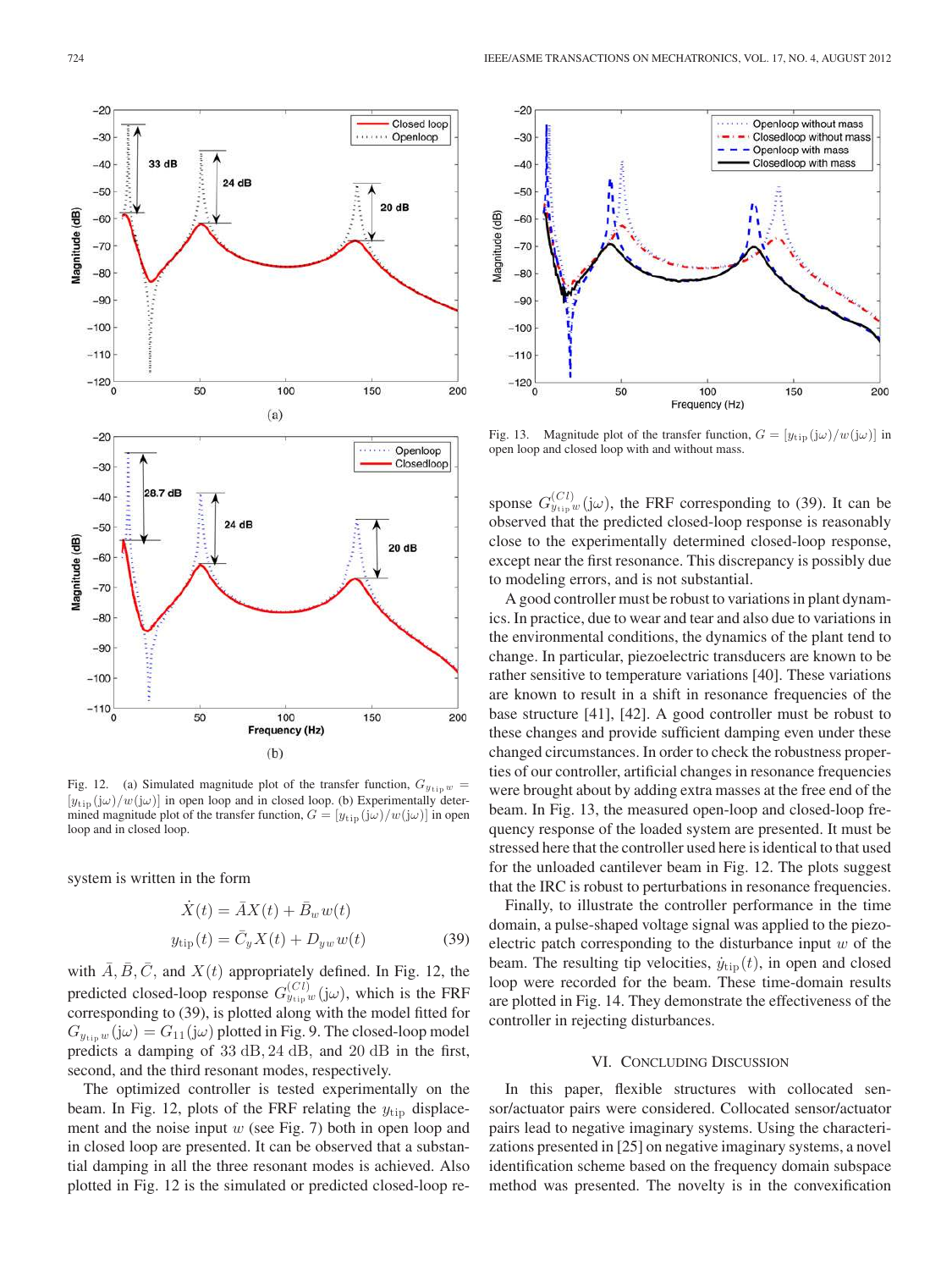

Fig. 14. Measured pulse response (a) in open loop, (b) in closed loop.

of the least squares estimation involved in the subspace method. The rudimentary IRC presented in [26] was reviewed and a formal mathematical framework for analyzing the control technique was presented. The IRC technique was generalized to MIMO systems with collocated sensors/actuators. The generalization from SISO systems (with one collocated sensoractuator pair) to the MIMO systems (with several collocated sensor-actuator pairs), though a natural progression, was a result of the mathematical framework provided for analyzing IRC. It was shown that for collocated resonant structures IRC controller guarantees closed-loop stability subject to certain LMI constraints, thereby making the class of such stabilizing controllers a convex set. A constrained optimization procedure was proposed for designing multivariable IRCs which can deliver sufficient damping. A multivariable IRC was designed for and implemented on an active structure with two pairs of collocated piezoelectric sensor/actuator pairs. The controller were shown to add significant damping to the active structure.

The procedure presented in this paper for designing IRCs involves minimizing a nonlinear nonconvex cost function over a convex set. The nonconvex nature of the cost function makes the control design reliant on the initial guess or the starting point of the nonlinear search used for minimizing the cost function. A convex optimization approach to IRC design is still an open question.

#### **APPENDIX**

In the following, it will be shown that

$$
K(s) = [sI - \Gamma D_f]^{-1} \Gamma
$$
 (40)

belongs to the set

$$
C_1 \stackrel{\triangle}{=} \{ R(s) \in \mathcal{R}H_{\infty}^{n \times n} : j [R(j\omega) - R^*(j\omega)] > 0
$$
  

$$
\forall \omega \in (0, \infty) \}
$$
 (41)

for

$$
\Gamma > 0 \tag{42}
$$

and

$$
-D_f > 0.\t\t(43)
$$

In order to show that  $K(s) \in C_2$ , it is enough to shown that  $K(s)$  is stable and

$$
j\left[K(j\omega) - K^*(j\omega)\right] > 0. \tag{44}
$$

Note that (42) and (43) imply that the product  $-\Gamma D_f$  has strictly positive eigenvalues. Hence, stability of  $K(s)$  follows directly from (40). As  $\Gamma$  and  $-D_f^{-1}$  are symmetric and positive definite, there exists a nonsingular  $n \times n$  matrix X such that

$$
X^{\top} D_f^{-1} X = \Lambda \tag{45}
$$

and

$$
X^{\top} \Gamma X = I \tag{46}
$$

where  $\Lambda$  is a diagonal matrix and I is the identity matrix. The elements of  $\Lambda$  are eigenvalues of  $\Gamma^{-1}D_f^{-1}$  (see [43]). As  $\Gamma$ and  $-D_f$  are positive definite, every eigenvalue of the product  $\Gamma D_f$ , and hence  $(\Gamma D)^{-1}_f$ , is negative (see [44]). Therefore,  $\Lambda =$  $diag(-\lambda_{11}, -\lambda_{22}, \ldots, -\lambda_{nn})$ , for some  $\lambda_{kk}$ ' strictly positive.

Note that  $\Gamma = X^{-\top} X^{-1}$  and  $D_f^{-1} = X^{-\top} \Lambda X^{-1}$ , which implies  $D_f = X\Lambda^{-1}X^{\top}$  and  $\Gamma D_f = X^{-\top}\Lambda^{-1}X^{\top}$  . Hence,

$$
K(s) = [sI - \Gamma D_f]^{-1} \Gamma
$$
  
=  $[sI - X^{-\top} \Lambda^{-1} X^{\top}]^{-1} X^{-\top} X^{-1}$   
=  $X^{-\top} [sI - \Lambda^{-1}]^{-1} X^{-1}$ . (47)

This, in turn, implies

$$
K(j\omega) = X^{-\top} [j\omega I - \Lambda^{-1}]^{-1} X^{-1}
$$
 (48)

and

$$
K^*(j\omega) = X^{-\top}[-j\omega I - \Lambda^{-1}]^{-1}X^{-1}.
$$
 (49)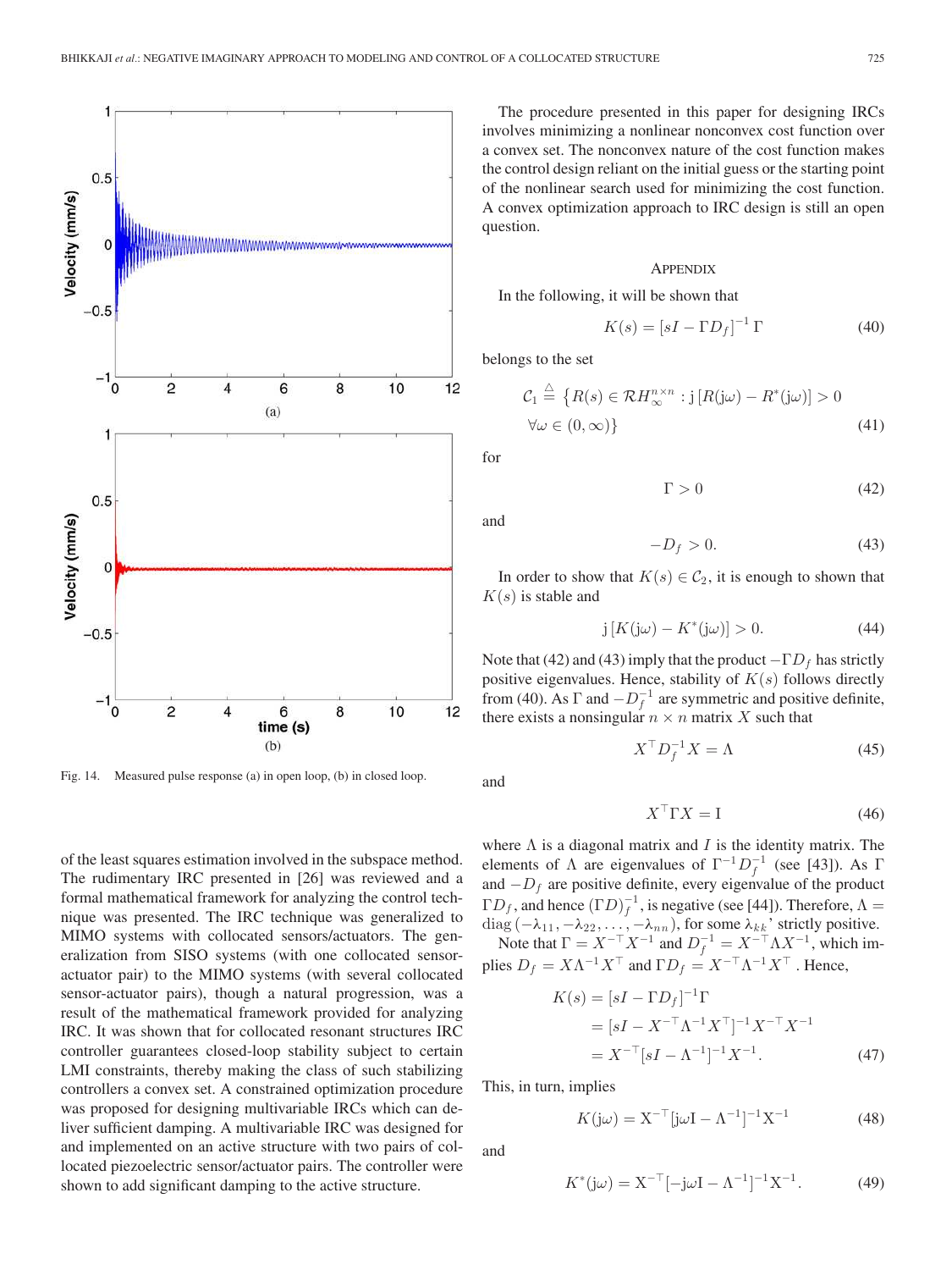Hence,

$$
j[K(j\omega) - K^*(j\omega)] = jX^{-\top}([j\omega I - \Lambda^{-1}]^{-1} - [-j\omega I - \Lambda^{-1}]^{-1})X^{-1}.
$$
 (50)

Setting  $\alpha_k = \frac{1}{\lambda_{kk}}, k = 1, 2, \dots, n$ , it can be seen that

$$
[j\omega I - \Lambda^{-1}]^{-1} = \begin{bmatrix} \frac{1}{j\omega + \alpha_1} & 0 & \cdots & 0 \\ 0 & \frac{1}{j\omega + \alpha_2} & \cdots & 0 \\ 0 & 0 & \ddots & 0 \\ 0 & 0 & \cdots & \frac{1}{j\omega + \alpha_n} \end{bmatrix}
$$

$$
= \begin{bmatrix} \frac{-j\omega + \alpha_1}{\omega^2 + \alpha_1^2} & 0 & \cdots & 0 \\ 0 & \frac{-j\omega + \alpha_2}{\omega^2 + \alpha_2^2} & \cdots & 0 \\ 0 & 0 & \ddots & 0 \\ 0 & 0 & \cdots & \frac{-j\omega + \alpha_n}{\omega^2 + \alpha_n^2} \end{bmatrix} .
$$
(51)

.

It is evident from (50) and (51) that  $j[K(j\omega) - K^*(j\omega)]$  is strictly positive definite. Thus, for  $\Gamma$  and  $-D_f$  positive definite  $K(s) \in \mathcal{C}_1$ .

#### **REFERENCES**

- [1] L. Meirovitch, *Elements of Vibration Analysis*. Sydney, Australia: McGraw-Hill, 1986.
- [2] S. O. R. Moheimani, D. Halim, and A. J. Fleming, *Spatial Control of Vibration: Theory and Experiments*. Singapore: World Scientific, 2003.
- [3] A. Preumont, *Vibration Control of Active Structures: An Introduction*. Dordrect, The Netherlands: Kluwer, 1997.
- [4] B. Bhushan, Ed., *Springer Handbook of Nanotechnology*. Heidelberg, Germany: Springer-Verlag, 2004.
- [5] S. Wu, T. L. Turner, and S. A. Rizzi, "Piezoelectric shunt vibration damping of an F-16 panel under high acoustic excitation," *Smart Struct. Mater.: Damping Isolation, Proc SPIE*, vol. 3989, pp. 276–287, 2000.
- [6] C. W. deSilva, *Vibration Fundamentals and Practice*. Boca Raton, FL: CRC Press, 1999.
- [7] F. Casella, A. Locatelli, and N. Schiavoni, "Modeling and control for vibration suppression in a large flexible structure with jet thrusters and piezoactuators," *IEEE Trans. Control Syst. Technol.*, vol. 10, no. 4, pp. 589–599, Jul. 2002.
- [8] G. M. Clayton and S. Devasia, "Conditions for image-based identification of spm-nanopositioner dynamics," *IEEE Trans. Mechatronics*, vol. 14, no. 4, pp. 405–413, Aug. 2009.
- [9] Chibum Lee and S. M. Salapaka, "Fast robust nanopositioning linearmatrix-inequalities-based optimal control approach," *IEEE Trans. Mechatronics*, vol. 14, no. 4, pp. 414–422, Aug. 2009.
- [10] J. Juang and M. Q. Phan, *Identification and Control of Mechanical Systems*, 2001.
- [11] W. Gawronski, *Balanced Control of Flexible Structures*. Heidelberg, Germany: Springer-Verlag, 1996.
- [12] M. I. Friswell, D. J. Inman, and R. W. Rietz, "Active damping of thermally induced vibrations," *J. Intell. Mater. Syst. Struct.*, vol. 8, no. 8, pp. 678– 685, Aug. 1997.
- [13] D. Halim and S. O. R. Moheimani, "Spatial resonant control of flexible structures—application to a piezoelectric laminate beam," *IEEE Trans. Control Syst. Technol.*, vol. 9, no. 1, pp. 37–53, Jan. 2001.
- [14] D. Halim and S. O. R. Moheimani, "Experimental implementation of spatial  $H_{\infty}$  control on a piezoelectric laminate beam," *IEEE/ASME Trans. Mechatronics*, vol. 7, no. 3, pp. 346–356, Sep. 2002.
- [15] S. K. Kwak, G. Washington, and R. K. Yedavalli, "Acceleration feedbackbased active and passive vibration control of landing gear components," *J. Aerosp. Eng.*, vol. 15, no. 1, pp. 1–9, 2002.
- [16] D. Halim and S. O. R. Moheimani, "Spatial  $H_2$  control of a piezoelectric laminate beam: Experimental implementation," *IEEE Trans. Control Syst. Technol.*, vol. 10, no. 4, pp. 533–546, Jul. 2002.
- [17] A. G. Kelkar and S. M. Joshi, "Control of elastic systems via passivitybased methods," *J. Vibr. Control*, vol. 10, no. 11, pp. 1699–1735, Nov. 2004.
- [18] P. C. Hughes, "Space structure vibration modes: How many exist? which ones are important?" *IEEE Control Syst. Mag.*, vol. 8, no. 1, pp. 22–28, Feb. 1987.
- [19] M. J. Balas, "Feedback control of flexible systems," *IEEE Trans. Autom. Control*, vol. 23, no. 6, pp. 673–679, Aug. 1978.
- [20] M. J. Balas, "Active control of flexible systems," *J. Optim. Theory Appl.*, vol. 25, no. 3, pp. 413–436, 1978.
- [21] S. O. R. Moheimani and B. J. G. Vautier, "Resonant control of structural vibration using charge-driven piezoelectric actuators," *IEEE Trans. Control Syst. Technol.*, vol. 13, no. 6, pp. 1021–1035, Nov. 2005.
- [22] J. L. Fanson and T. K. Caughey, "Positive position feedback control for large space structures," *AIAA J.*, vol. 28, no. 4, pp. 717–724, 1990.
- [23] S. O. R. Moheimani, B. J. G. Vautier, and B. Bhikkaji, "Experimental implementation of extended multivariable PPF control on an active structure," *IEEE Trans. Control Syst. Technol.*, vol. 14, no. 3, pp. 443–445, May 2006.
- [24] A. J. den Hamer, G. Z. Angelis, and N. B. Roozen, "Broad-Band active vibration supression using PPF focused on industrial application," *IEEE/ASME Trans. Mechatronics*, vol. 10, no. 2, pp. 146–152, Apr. 2005.
- [25] A. Lanzon and I. R. Petersen, "Stability robustness of a feedback interconnection of systems with negative imaginary frequency response," *IEEE Trans. Autom. Control*, vol. 53, no. 4, pp. 1042–1046, May 2008.
- [26] S. S. Aphale, A. J. Fleming, and S. O. R. Moheimani, "Integral resonant control of collocated smart structures," *Smart Mater. Struct.*, vol. 16, pp. 439–446, 2007.
- [27] B. Bhikkaji and S. O. R. Moheimani, "Integral resonant control of a piezoelectric tube actuator for fast nanoscale positioning," *IEEE/ASME Trans. Mechatronics*, vol. 13, no. 5, pp. 530–537, Oct. 2008.
- [28] P. A. Ioannau, H. Xu, and B. Fidan, "Identification and High Bandwidth Control of Hard Disk Drive Servo Systems with Sampled Data Measurements," *IEEE Trans. Control Syst. Technol.*, vol. 15, no. 7, pp. 1089–1095, Nov. 2007.
- [29] T. Atsumi, T. Arisaka, T. Shimizu, and H. Masuda, "Head positioning control in hard disk drives," *IEEE/ASME Trans. Mechatronics*, vol. 10, no. 4, pp. 378–384, Aug. 2005.
- [30] A. J. Fleming, "Nanopositioning system with force feedback for highperformance tracking and vibration control," *IEEE Trans. Mechatronics*, vol. 15, no. 3, pp. 433–447, Jun. 2010.
- [31] T. McKelvey, H. Akcay, and L. Ljung, "Subspace based multivariable system identification from system response data," *IEEE Trans. Autom. Control*, vol. 41, no. 7, pp. 960–979, Jul. 1996.
- [32] L. Ljung, *System Identification: Theory for the User*. Upper Saddle River, NJ: Prenctice-Hall, 1999.
- [33] T. McKelvey and S. O. R. Moheimani, "Estimation of phase constrained mimo transfer-functions with application to flexible structures with mixed collocated and non-collocated actuators and sensors," in *Proc. of 16th IFAC World Congr.*, Prague, Czech Republic, Jul. 2005, p. Mo-MO2- TO/2.
- [34] J. F. Strum, "Using sedumi 1.02, a matlab tool for optimization over symmetric cones," *Optim. Methods Softw.*, pp. 625–633, 1999.
- [35] S. P. Bhattacharyya, H. Chapellat, and L. H. Keel, *Robust Control: The Parametric Approach*. Englewood Cliffs, NJ: Prentice Hall, 1995.
- [36] V. L. Syrmos, C. Abdallah, and P. Dorato, "Static output feedback: a survey," *Automatica*, vol. 33, pp. 125–137, 1994.
- [37] S.O. R. Moheimani and I. R. Petersen, "Optimal guaranteed cost control of uncertain systems via static and dynamic output feedback," *Automatica*, vol. 32, no. 4, pp. 575–579, 1996.
- [38] V. D. Blondel and J. N. Tsitsiklis, "A survey of computational complexity results in systems and control," *Automatica*, vol. 36, pp. 1249–1274, 2000.
- [39] K. Yang and R. Orsi, "Generalized pole placement via static output feedback: A methodology based on projections," *Automatica*, vol. 42, pp. 2143–2150, 2006.